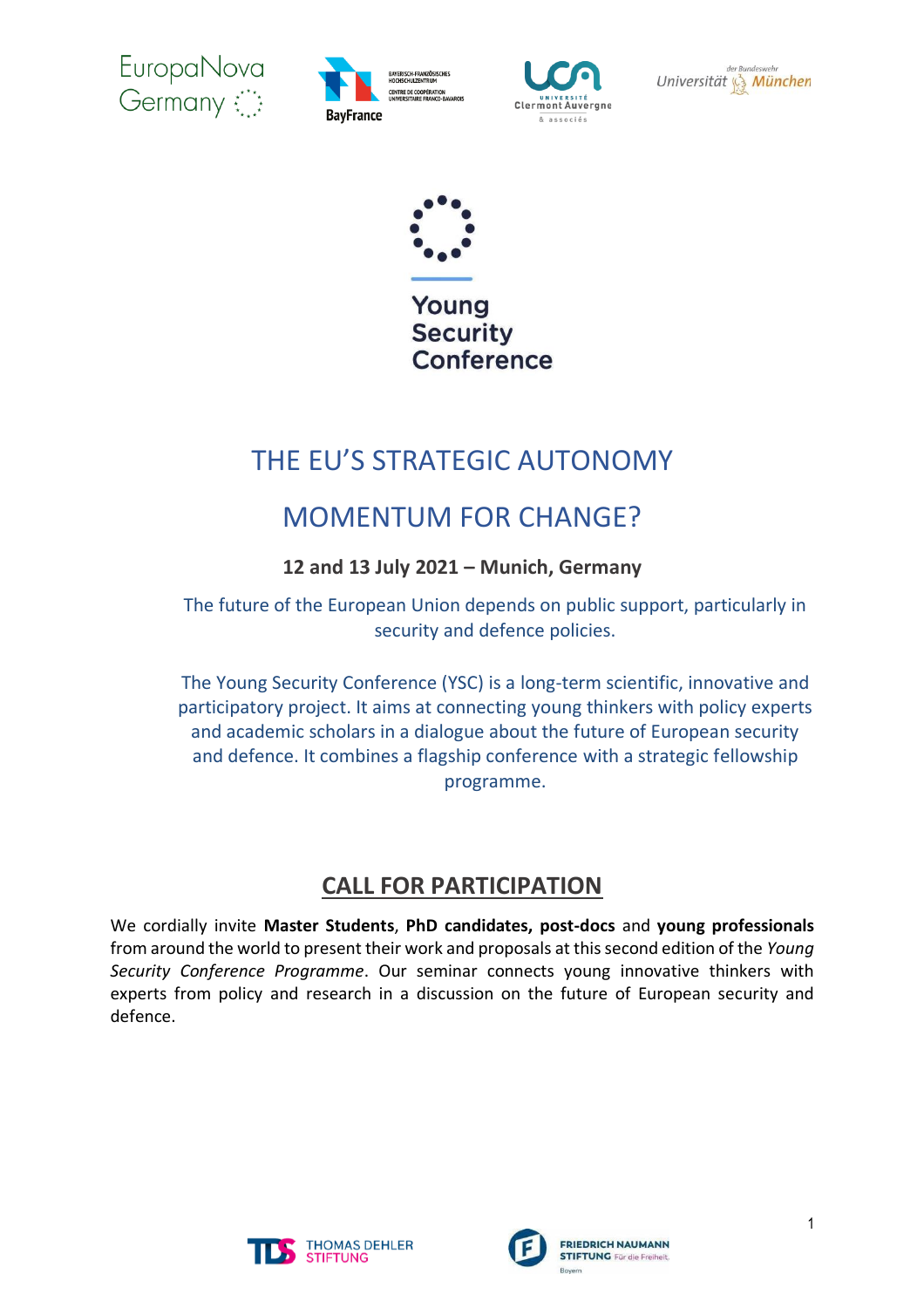







**The YSC 2021 takes place on the 12th and 13th of July in Munich** at the historic *Amerikahaus* in a *hybrid* format, meaning all sessions will be streamed live and workshops will be held online. The YSC is a unique initiative that stands out for its participatory and innovative character. The aim is to bring together young talents and experts for two days and to formulate concrete policy proposals on the future of European security and defence policy. Through the submission of policy papers, workshops, panels, and innovative exchanges and techniques, the conference provides a perfect environment for sharing and discussing new ideas related to the new EU strategic autonomy at all levels. **This year, the YSC will host policy sessions with high-ranking policy makers & some of the best thinkers from all over Europe!**

Some of the **morning-session workshops** are dedicated to the YSC Fellows (selected through this call for participation), to critically discuss diverse topics and to foster political innovation. The **afternoon- and evening sessions** will be organised in close cooperation with the Friedrich Naumann Foundation for Freedom and the Thomas-Dehler-Foundation and are open to the public.

Due to the ongoing COVID-19 pandemic, we propose to incoming fellows and the entire YSC alumni community a **special training programme**: during the one-year YSC Fellowship, Fellows will have the occasion to present their ideas, works and proposals, to discuss and exchange with high ranked panellists and 'academic advisors'. The YSC Fellowship program will focus on many issues related to the future of Strategic autonomy and European Affairs.

In 2020, the first edition of the YSC invited 30 young professionals from 13 different European member states and the United States. The conference took place in Munich, Germany, for three consecutive days, while 22 high level speakers addressed a large and interdisciplinary audience. Two workshop days provided the framework for intense exchanges. The morning sessions were devoted to the fellows, who critically discussed and reflected on diverse topics related to the EU's security and defence roadmaps.

The report of the 2020 edition is accessible online [\(YSC report 2020\)](https://uploads-ssl.webflow.com/594919aeb0d3db0e7a726347/5e9ee95ac70fa5c97e10bdb5_Young%20Munich%20Security%20Conference%20Feb%202020%20Report%20.pdf).



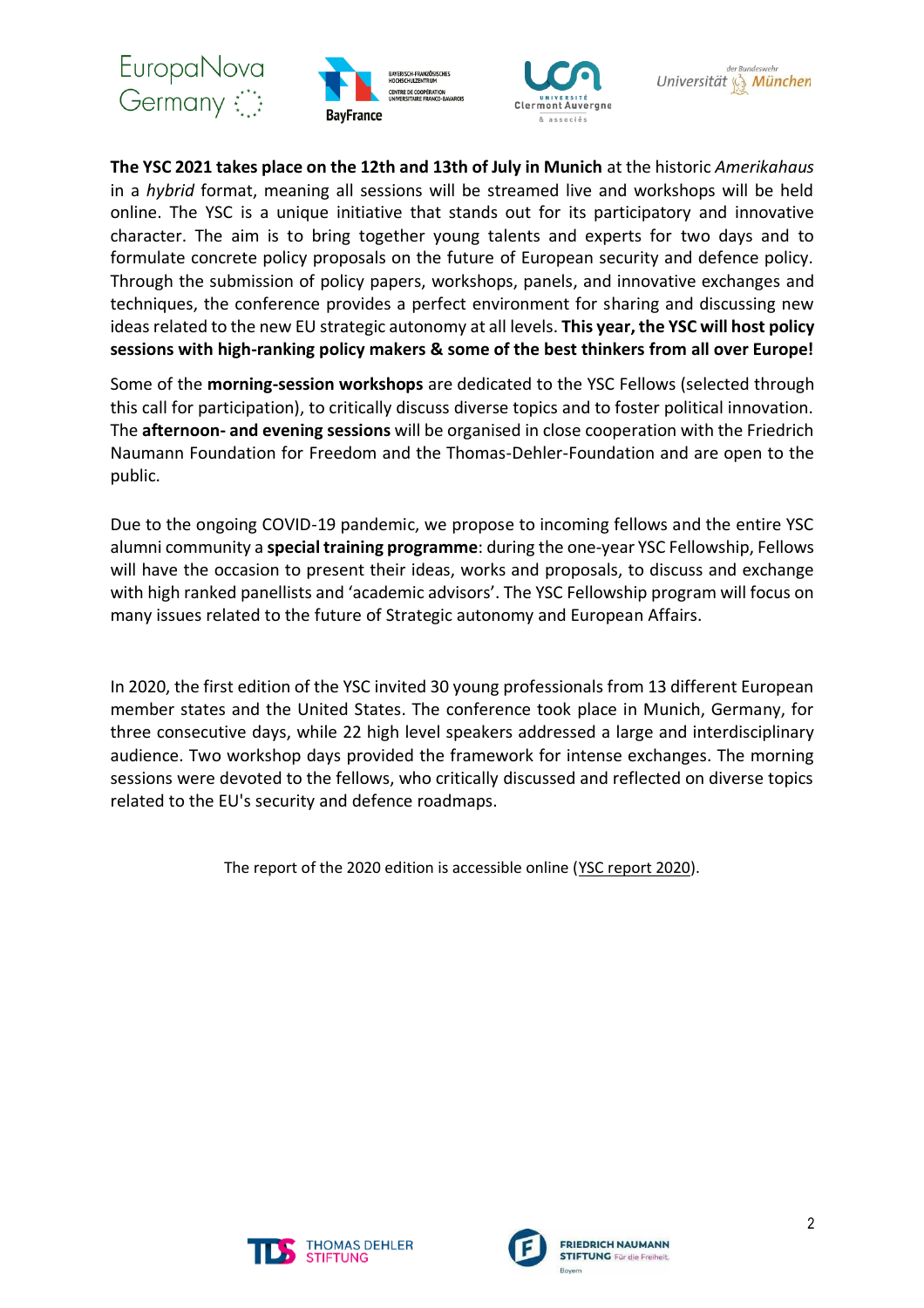







### YSC Conference 2021 PROGRAMME

This year, the YSC takes place virtually through different channels via our new website [www.young-security-conference.de](http://www.young-security-conference.de/)

#### **All workshops will be organized at the Amerikahaus and open to a very small group of moderators and speakers.**

**All sessions will be streamed live from the** *Amerikahaus* **in Munich:** *Bayerisches Amerikahaus, Bavarian Center for Transatlantic Relations, Karolinenplatz 3, 80333 München, Germany.*

During YSC webinars, fellows will have the opportunity to present ideas, projects and proposals, to discuss and exchange with high ranked panellists within the four thematic pillars. This year's four thematic fields are:

> **Climate security & the Green Deal Neighbourhood security Health security Cyber security & Digital policies**



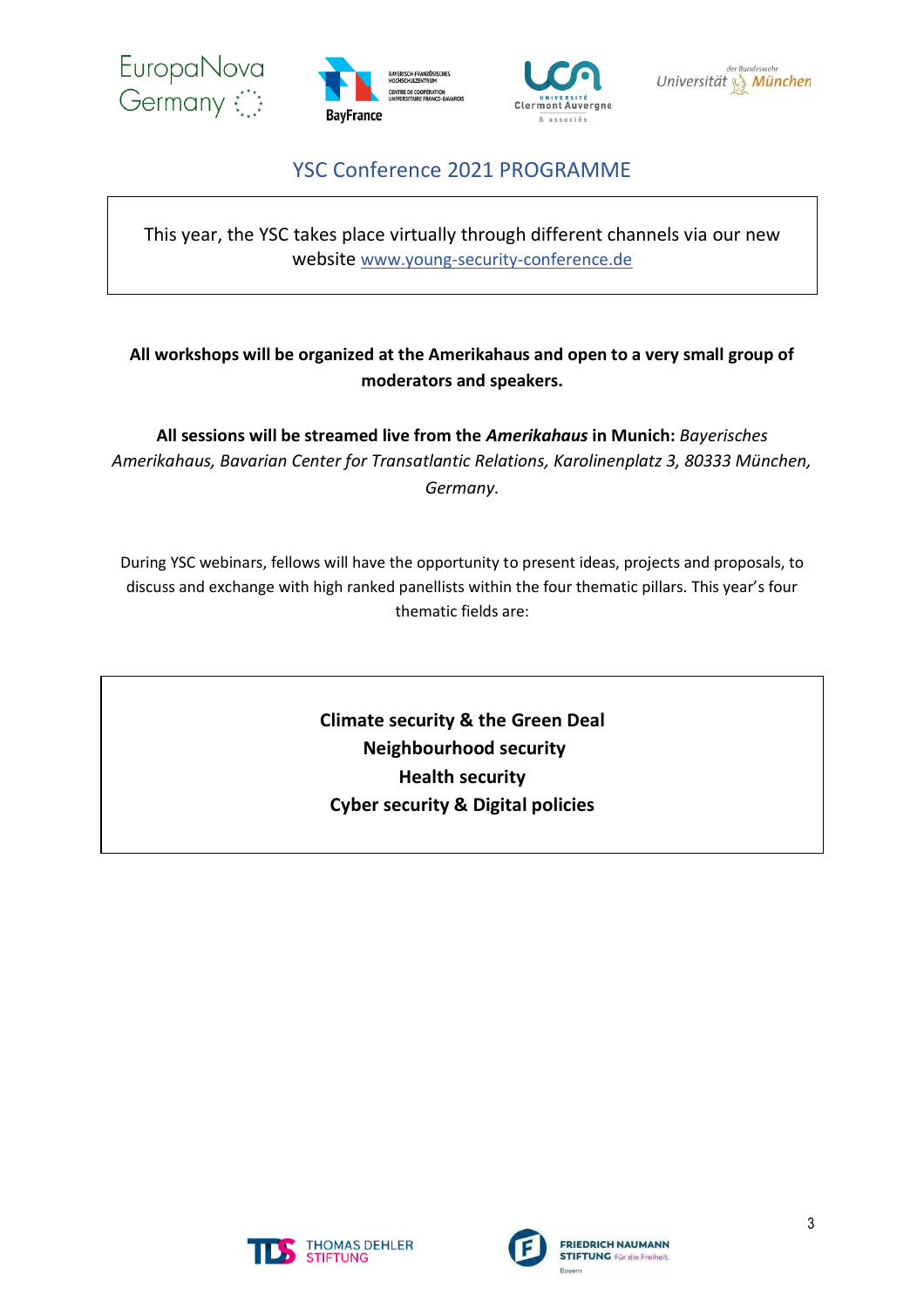







Monday, 12 July 2021

### **10h30 – 12h00: Morning Session I: Opening and introduction of the programme**

Prof. Dr. Stephan Stetter, Bundeswehr University Munich Prof. Dr. Frédéric Charillon, Université Clermont Auvergne & Coordinator at ENA

EuropaNova Germany & Friedrich Naumann Stiftung: For more innovation and intergenerational exchange in political affairs.

**12h30 – 13h30**: **Opening of the YSC: keynote speech**

**13h30 – 15h00 Session I: European sovereignty** *Panel organised by the European Liberal Forum*

**15h30 – 17h30: Session II: Health Security**

**18h00 – 20h00**: **Session III: The EU and its neighbourhood**

Tuesday 13 July 2021

**09h30 – 11h00: Morning Session I: Fellow meeting** *Exchange with Fellows* 

**13h00 – 14h30: Afternoon Session II: Climate security & the Green Deal**

**15h30 – 17h30: Afternoon Session III: Cyber security & Digital policies**

**17h30: Closing and wrapping up**



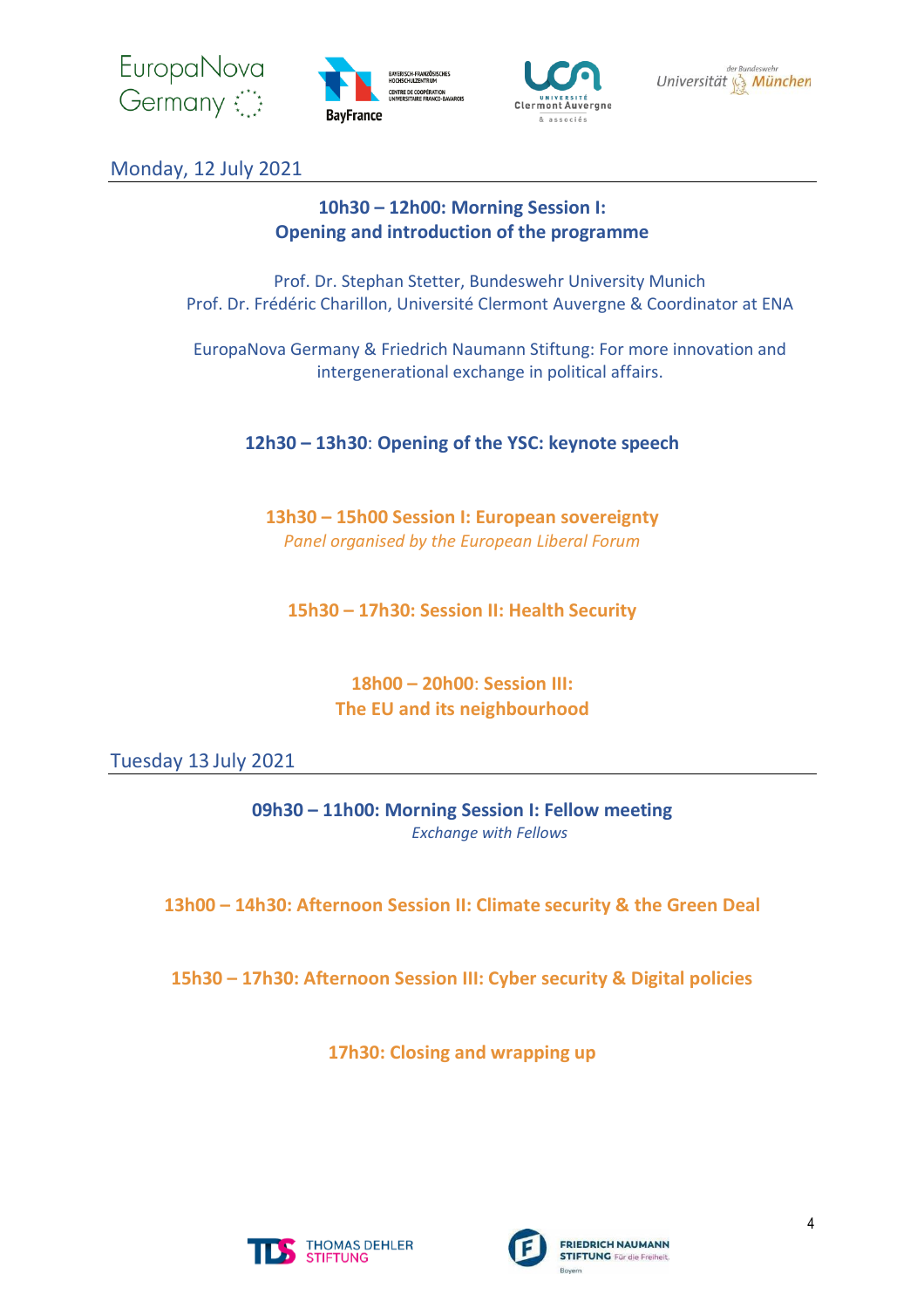EuropaNova Germany







# **Do you fit in?**

## **You do, if you...**

- are a **Master student**, **PhD candidate**, **Post-Doc** or **young professional under 35,**
- are actively engaged **within EU security/defence matters.**

## **Why should you join?**

- be part of a unique programme, which is the first of its kind,
- join a high-level conference,
- give your own contribution to an international conference,
- take the opportunity of high-level networking,
- join the fellowship programme.

## **Submission, grants & deadline**

**Participants can apply for an accommodation and travel grant (maximum 300€)** for the physical event eventually happening at the end of the year**.** Travel and accommodation must be organised independently. However, the organizers have a limited number of rooms in a hotel. The rule: First Come, First Served. Travel grants will be available. If you wish to make use of this, please indicate this in your application. Travels will be reimbursed after the event.

#### **Documents to be attached to the application:**

- a CV that highlights your professional interests and passions
- a policy proposal on one of the following topics:
	- Climate security & the Green Deal
	- Neighbourhood security
	- Health security
	- Cyber security & Digital policies

Word limit: 500 words Languages: French, German or English Every submission will be evaluated by our scientific board.